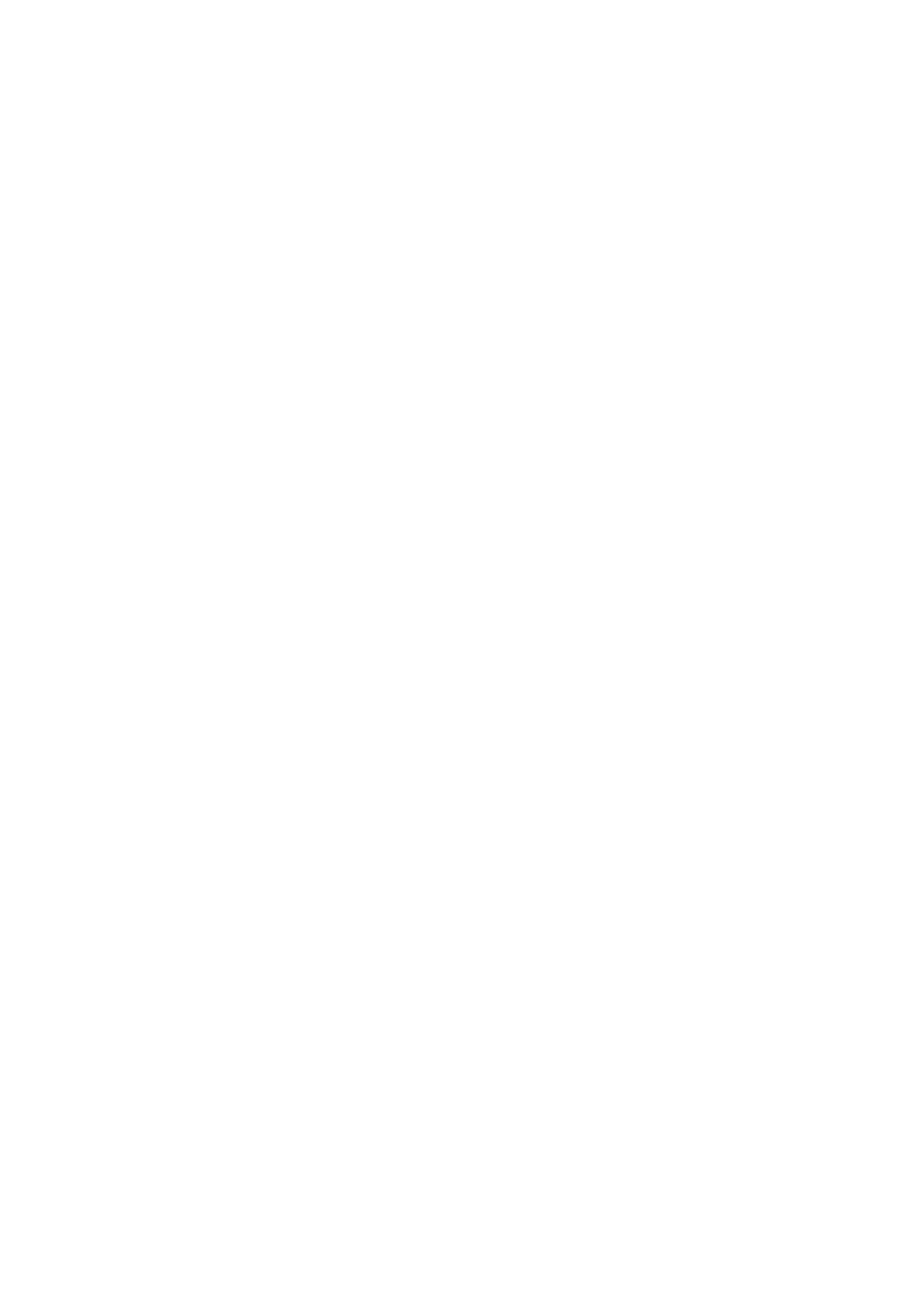# **آییننامه ایمنی کار روی خطوط و تجهیزات برق دار**

### مقدمه

نظریه این که احتیاج صنایع و تأسیسات دیگر (مانند بیمارسـتان هـا و غیـره) بـه اسـتفاده از نیروی برق مطمئن و مداوم روزافزون بوده و قطع برق ممکن است باعث ایجاد خسارات مـالی و خطرات جانی شود، لذا اصلاحات و تغییرات باید الزاماً بر روی خطــوط و تجهیــزات بــرق۱دار نیز عملی گردد هدف از تدوین این آییننامه بیان مقـررات و شـرایطی اسـت کـه در صـورت پیروی از آن انجام عملیات مربوط به تغییر و تبدیل و اصلاحوتعمیر برروی خطوط و تجهیزات برقدار توأم با ايمني افراد امكان پذير باشد.

# فصل اول - كليات

| م <b>اده ۱</b> : انجام هرگونه، تبدیل، اصـلاح و تغییـر بـر روی خطـوط بـا تجهیـزات بـرقدار هنگـامی مجـاز   |
|----------------------------------------------------------------------------------------------------------|
| خواهدبود که آن خطوط و تجهیزات برای انجام کار به صورت برقدار مناسب باشند.                                 |
| م <b>اده ۲</b> : انجام تغییرات در خطوط و تجهیزات موجود برای مطابقت آنها با مفاد این آییننامه به منظور    |
| کار به صورت برقدار فقط در مواردی لازم خواهد بود که انجام کارهای ذکر شـده در مـاده ۱                      |
| به جز تعمیرات ضروری تشخیص داده شود.                                                                      |
| <b>ماده ۳:</b> مقررات ذکرشده در این آییننامه حداقل شرایط لازم برای تأمین حفاظت و ایمنی کار مـیباشـد.     |
| لذا ممکن است لازم باشد کارکنان مقررات دیگری را علاوه بر مقررات ذکر شده در این آییننامـه                  |
| (به شرطی با آن مغایرت نداشته باشد) جهت تأمین ایمنی بیشتر مراعات نمایند.                                  |
| انجام بازرسیها و آزمونهای اولیه و تعیین شرایط موجود                                                      |
| م <b>اده ۴</b> : قبل از انجام هر نوع کار باید شرایط موجود از طریق انجـام بازرسـیهـا یـا آزمـون هـای لازم |
| تعيين گردد.                                                                                              |
| تعيين شرايط موجود ذكر شده در بالا شامل تعيين مشخصات خطـوط و تجهيـزات بـرقدار و                           |
|                                                                                                          |

 $Y - 9$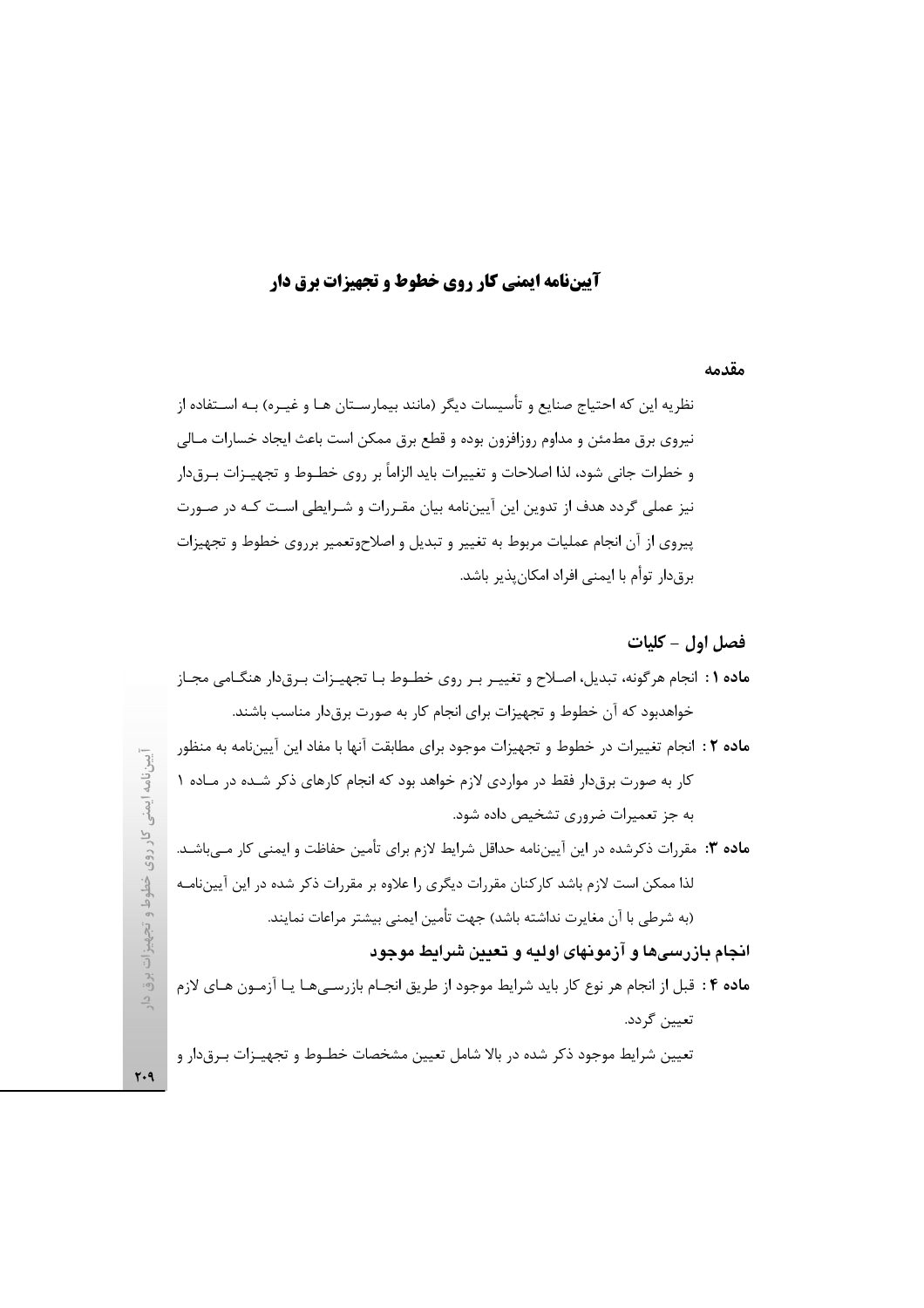وضعیت پایهها، محل استقرار و مدارها و تجهیزات مربوط به خطوط نیرو و کلیـه سرویـسهای ارتباطات و سایر عوامل میباشد. ماده ۵ : خطوط و تجهیزات نیرو تا هنگامی که از طریق آزمون هـای لازم یـا طریـق مناسـب دیگـری بی برق تشخیص داده نشوند برق دار تلقی خواهند شد. ماده ۶: قبل از انجام هر نوع کاری بر روی خطـوط و تجهیـزات یـا در مجـاورت آنهـا ولتـاژ کـار بایـد مشخص شود. فواصل مجاز م**اده ۷** : هیچ کس مجاز نخواهد بود بدون استفاده از ابزار عایق مناسب با قسمتهـای بـرق۱دار تمـاس حاصل نموده و یا از اندازه ذکر شده در جدول شماره ۱ به قسمتهای برق دار نزدیک تـر شـود مگر در یکی از موارد زیر : الف – افراد نسبت به قسمتهای برق۱در عایق شده یا در برابر آنها محافظت شده باشند. **تبصره** : دستکش یا دستکش آستین دار یا وسائل حفاظتی دیگر که مناسب ولتاژ مورد نظر باشد بـه عنوان وسيله عايق كردن مورد قبول ميباشد. ب – قسمت برق،دار نسبت به افراد یا هر نوع جسم هادی دیگری که ولتاژ آن با ولتـاژ قــسمت بـرق،دار مورد بحث فرق دارد عايق و يا محافظت شده باشد. ج - افراد نظیر مواقعی که برای کار کردن با دست لخت آماده شدهاند نسبت بـه دیگـر اجـسام هـادی عايق شده يا از آنها جدا بوده يا نسبت به آنها حفاظت شده باشند. ماده ۸ : حداقل فواصل مجاز کار با حداقل فواصل مجاز کار با پرش<sup>۱</sup> که در جدول شماره ۱ ذکر شـده است باید دقیقاً رعایت شود. حداقل فاصله کار با پرش عایق فاصله ایست که افراد در موقع در دست داشتن پرش و یا لوازم عایق مشابه و انجام کاری روی خط یا تجهیـزات بـرقدار بـا آن ییدا مے کنند.

 $<sup>1</sup>$ -Hotstick.</sup>

 $\Upsilon$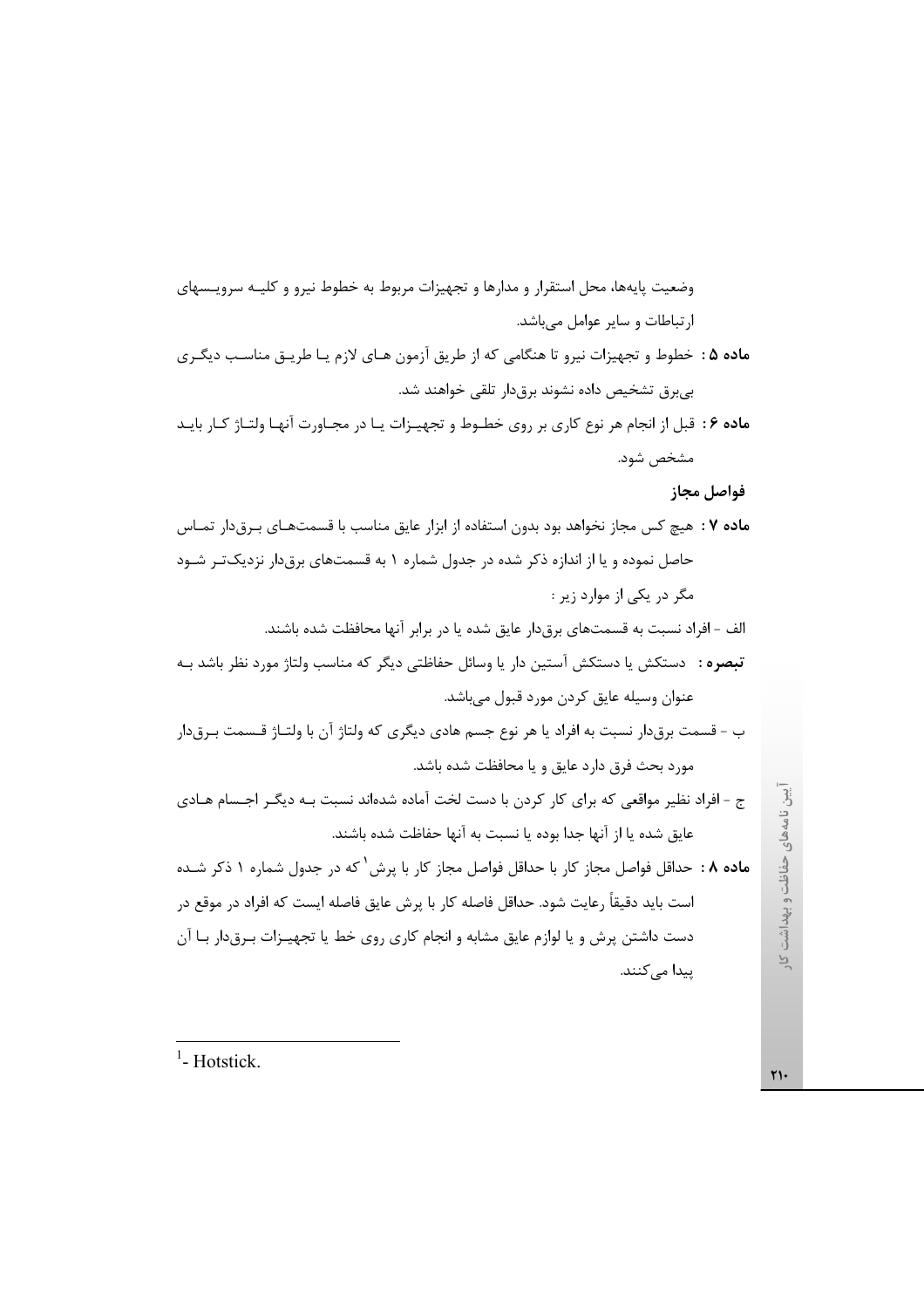ماده ۹ : از ابزار تکیهگاه و نگهدار هادیها مانند پرشهای گیـرهای<sup>۲</sup> و کـشش<sup>۳</sup> و تکیـهگـاه مقـرههـای کششی ٌ به شرطی می¤وان استفاده نموده که فاصله مجاز حداقل به اندازه طول زنجیر مقره یا طول های داده شده در جدول شماره ۱ برای ولتاژهای کار مربوط باشد.

| $\cdot$ $\sim$<br>0.0. 00. 0.<br>ັ<br><u>J</u>                | $\checkmark$<br>◡          |
|---------------------------------------------------------------|----------------------------|
| حداقل فاصله مجاز کار یا فاصله مجاز کار با پرش های عایق به متر | ولتاژ بین فازها به کیلوولت |
| $\cdot/$                                                      | ۱۱ و کمتر                  |
| $\cdot/\vee$                                                  | بالاتر از ۱۱ تا ۳۳         |
| $\cdot/9$                                                     | ٦٣                         |
| $\sqrt{\cdot}$                                                | 157                        |
| $\sqrt{\circ}$                                                | $\tau\tau$ .               |
| $\sqrt{70}$                                                   | $\mathfrak{c} \cdot \cdot$ |

حدول شمار ه ١ – حداقل فواصل محان برای حربان متناوب

.<br>\*این فاصله را میتوان کمتر گرفت به شرطی که فاصله انتخاب شده از فاصله قسمتهای برقدار خط تا قسمتهای زمین شده کمتر نباشد.

### اقدامات اضطراري و كمك هاي اوليه

ماده ۱۰ : کارفرما باید آموزش لازم در زمینههای زیر را برای کارکنان خود فراهم نموده و یـا اطمینــان آییننامه ایمنی کار روی خطوط و تجهیزات برق دار حاصلنمايد كه افراد نسبت بهاين مسائل اطلاع و تخصص كافي داشته باشند: الف - روشهای مربوط به موارد اضطراری ب - اصول کمکهای اولیه و نجات شخص برق گرفته كار شبانه ماده ۱۱ : موقع کار در شب باید چراغهای پروژکتوری یا چراغهای قابل حمل بر حسب مورد برای انجام کار آماده و در اختیار کارکنان گذارده شود.  $2$  - Linkstick.  $3$  - Strain Carrier.

 $4$  - Insuiator cradle.

 $Y11$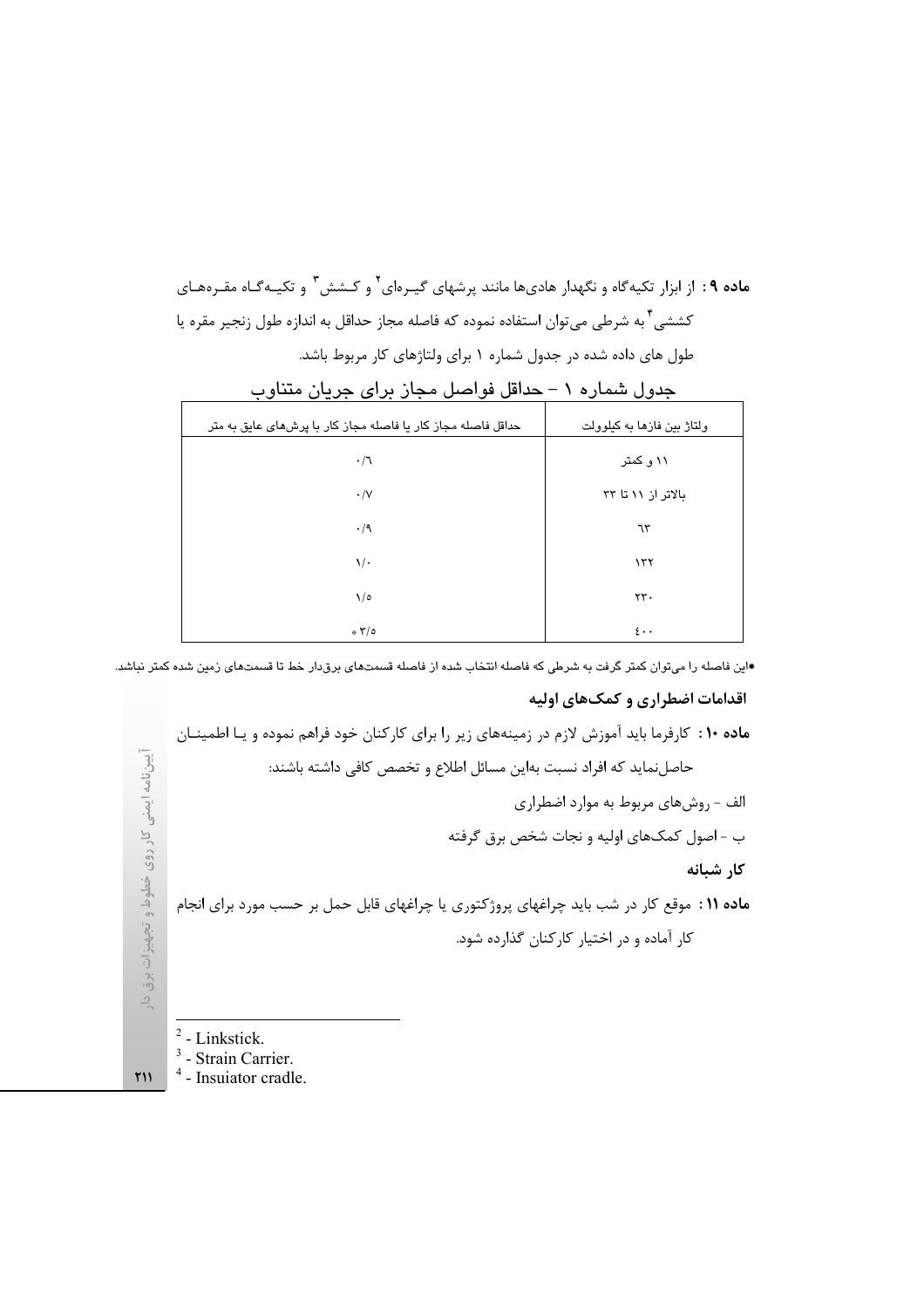ماده ۱۲ : در موقع کار بر فراز یا در نزدیکی آب و در مـوقعی کـه خطـر غـرق شـده وجـود دارد بایـد اقدامات حفاظتی برای جلوگیری از غرق شدن به عمل آید. مايعات دستگاههای هيدورليک

کار در نزدیکی یا بر فراز آب

م**اده ۱۳** : کلیه مایعات مورد استفاده در قسمتهای عایق کامیونهای بالابر یا لوازم هیدرولیک کـه در حوالی یا بر روی خطوط یا تجهیزات برقدار مورد استفاده قرار مـی¢یرنـد بایـد از نــوع عــایق ىاشد.

فصل دوم - ابزار و لوازم ايمني وسائل ايمني ماده ۱۴ : وسائل ايمني لاستيكي بايد با استاندارد مطابقت داشته و نكات زير در مورد آنها رعايت شود: الف - وسائل ایمنی لاستیکی باید قبل و بعد از استفاده مورد بازرسی قرار گیرد. ب – دستکش های لاستیک باید برای حصول اطمینان از سالم بودن آنها قبل و بعد از استفاده با هوای فشرده مورد آزمون قرار گیرند. ج - تجهیزات ایمنی میز لاستیکی باید از نظر الکتریکی و مکانیک معادل تجهیزات مشابه لاستیکی پـا بهتر از آن باشد. ماده1۵ : كلاه حفاظتي بايد بااستاندارد مطابقت داشته و درموقع كار در كارگاههـايي كـه خطـر سـقوط اجسام برق گرفتگی یا سوختگی وجوددارد توسط کارگران مورد استفاده قرار گیرد. لوازم انفرادي بالا رفتن ماده ۱۶ : هنگام کار در بالای تیرها، برجها و دیگر تأسیـسات بایـد از کمربنـدهای مجهـز بـه طنـاب و تسمه حفاظتی استفاده شود مگر این که استفاده از کمربند تولید خطر بیشتری از نظر ایمنی افراد در برابر سقوط اجسام، برق گرفتگی یا سوختگی نماید.

ماده ۱۷: کمربندها و طنابهای حفاظتی باید با استاندارد مطابقت داشته باشد. از کمربند می توان بـه

آیین نامههای حفاظت و پهداشت کار

٢١٢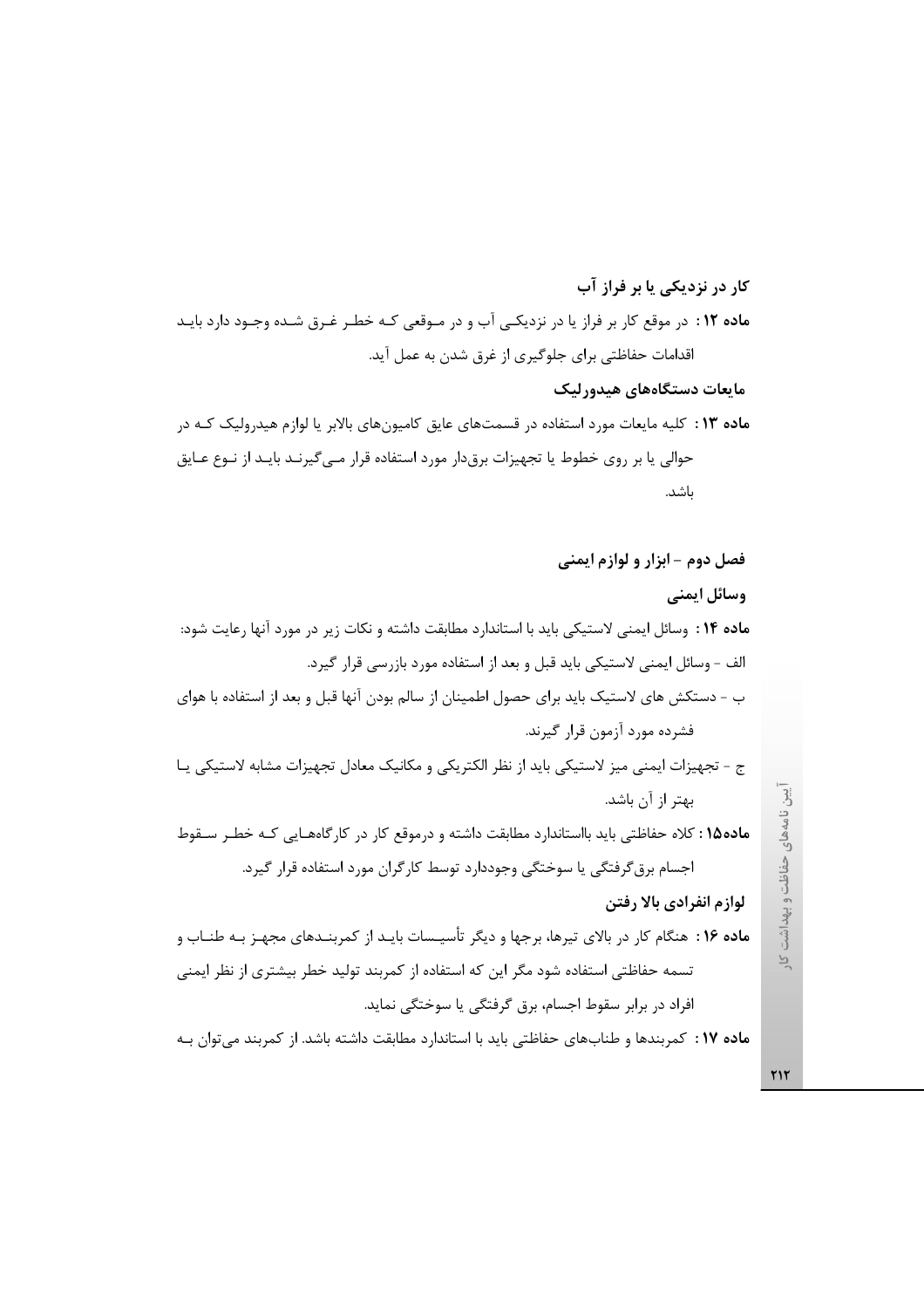عنوان نگهدارنده ابزار کار علاوه بر مورد استفاده اصلی آن که تأمین حفاظت کارگر مے،باشـد نیز استفاده نمود، کمربندها باید فاقد هر نوع حلقه و قلاب فلزی اضافی جز آنچه در استاندارد ذكر شده است باشد.

- ماده ١٨: قبل و بعد از استفاده از كمربندها و طنابهاى ايمنى بايد براى حصول اطمينان از بىءيب بودن، آنها را مورد بازديد قرار داد.
- به طنابهای ایمنی نباید نیروی ضربهای وارد ساخت و از آن باید فقط برای عملیات نجـات اضـطراری مانند پایین آوردن افراد استفاده نموده چنین طنابهایی باید حداقل به قطـر ١٧ میلـی متـر بوده و از ۳ یا ۴ رشته کنف درجه یک یا معادل آن از نظر دوام و استقامت (۱۷۷۰ نیـوتن یـا ۱۳۰۰ کیلوگرم نیرو) تهیه شده باشد.
	- ماده ١٩: طنابهاي معيوب بايد تعويض شود.

نردبان

الف - ۱۰۰۰۰۰ ولت براي هر ۰/۳ متر طول به مدت ۵ دقيقه در مورد ابزار سـاخته شـده از پشم شيشه يا

 $YY$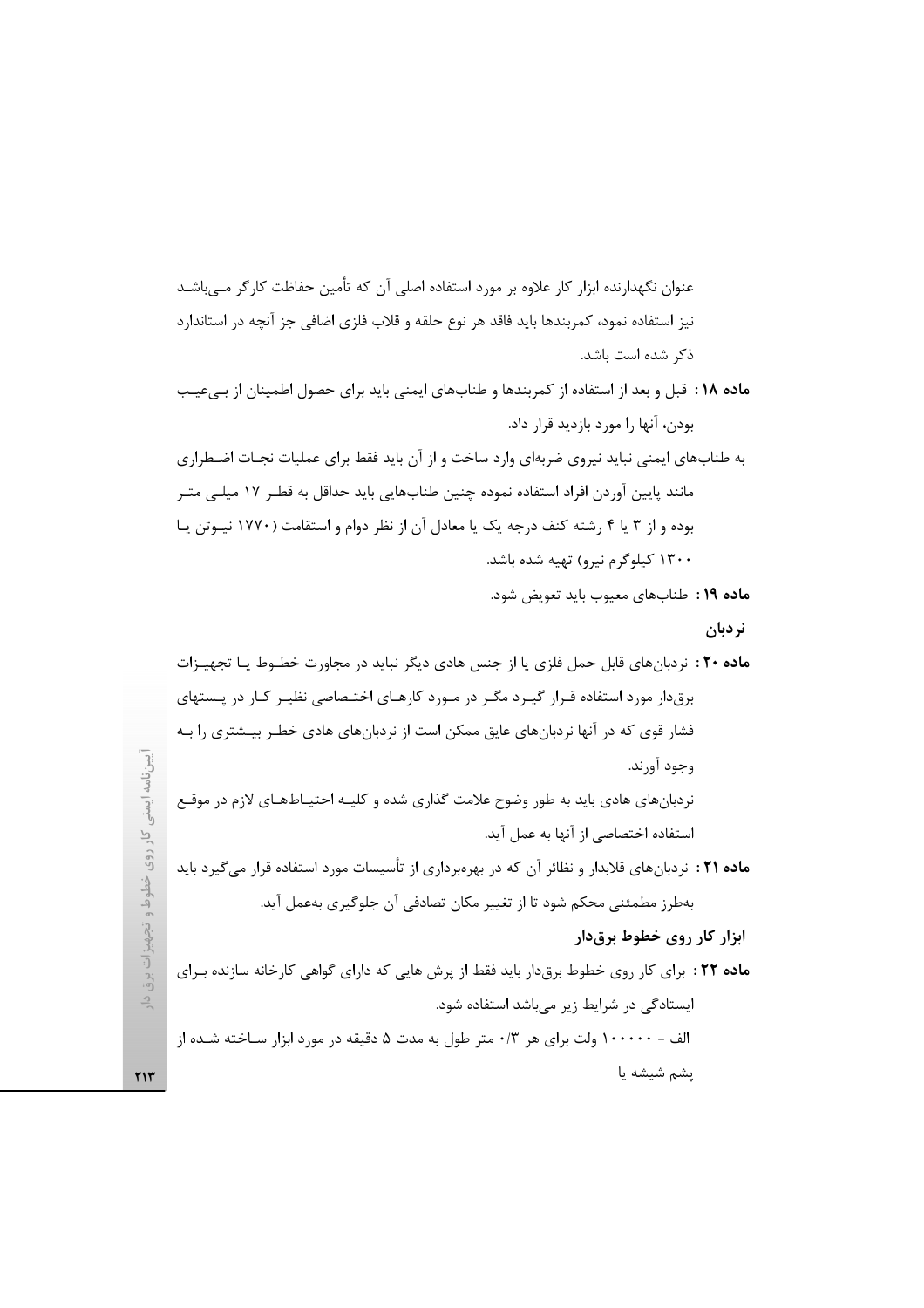ب-۷۵۰۰۰ ولت برایهر ۰/۳مترطول بهمدت۳ دقیقه در مورد ابزار ساخت شده از چوب. تبصره – پرش های فاقد گواهی کارخانه سازنده که مشخصات آن به موجب آزمون طبق پرشهای بالا باشد نیز می تواند مورد استفاده قرار گیرد. ماده ٢٣ : كليه لوازم خطوط برق دار بايد روزانه قبل از استفاده مورد بازرسي قرار گيرد. بلافاصله قبـل از استفاده از ابزار باید آن را با پارچه یا مواد مشابه تمیز کرده و در صـورت مـشاهده هـر نـوع عيب آن ,ا از كار خارج نمود. مترها یا نوارهای اندازهگیری ماده ٢۴ : مترها يا نوارهاى اندازهگيرى فلزى يا داراى الياف هادى نبايد در موقع كـار در روى خطـوط برق دار یا در مجاورت آنها مورد استفاده قرار گیرد. ابزارهای دستی ماده ۲۵ : کلیه ابزارهای هیدرولیکی که بر روی خطوط یا تجهیزات برق داری که در حوالی آنها مـورد استفاده قرار می گیرد باید مجهز به لولههایی از جنس عایق بوده و تحمل فشار آن کافی بـرای کار عادی دستگاه باشد. مقررات مخصوص این نوع دستگاهها نیز باید رعایت شود. ماده ۲۶ : کلیه ابزارهای بادی که بر روی خطوط و تجهیزات برقدار یا در اطـراف آنهـا مـورد اسـتفاده قرار می گیرد باید : الف - مجهز به لولههايي از جنس عـايق بـوده و تحمـل فـشار آن كـافي بـراي كـار عـادي دستگاه باشد. ب - دارای دستگاه جمعآوری رطوبت بر روی کمپرسور باشد.

فصل سوم - تجهيزات مكانيك

كليات

ماده ٢٧ : قبل از استفاده از تجهیزات مكانیكی لازم است آنها را برای حصول اطمینان از كارآیی مورد

**٢١۴** 

 $\overline{P}$ 

آيين نامههاي حفاظت و پهداشت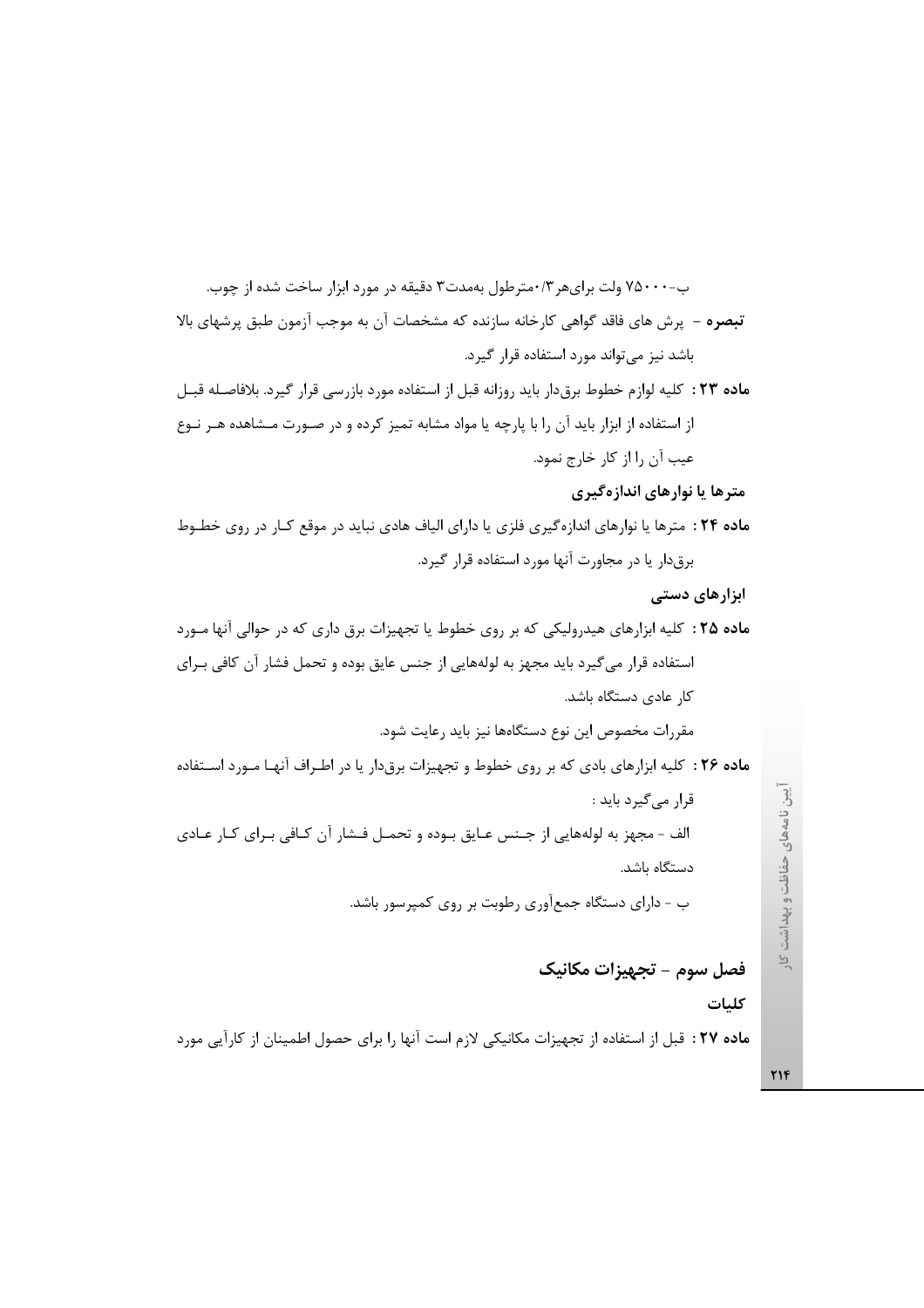ديرک بالابر

# خودروهای دیرک دار و جراثقال و تجهیزات بالابر دیگر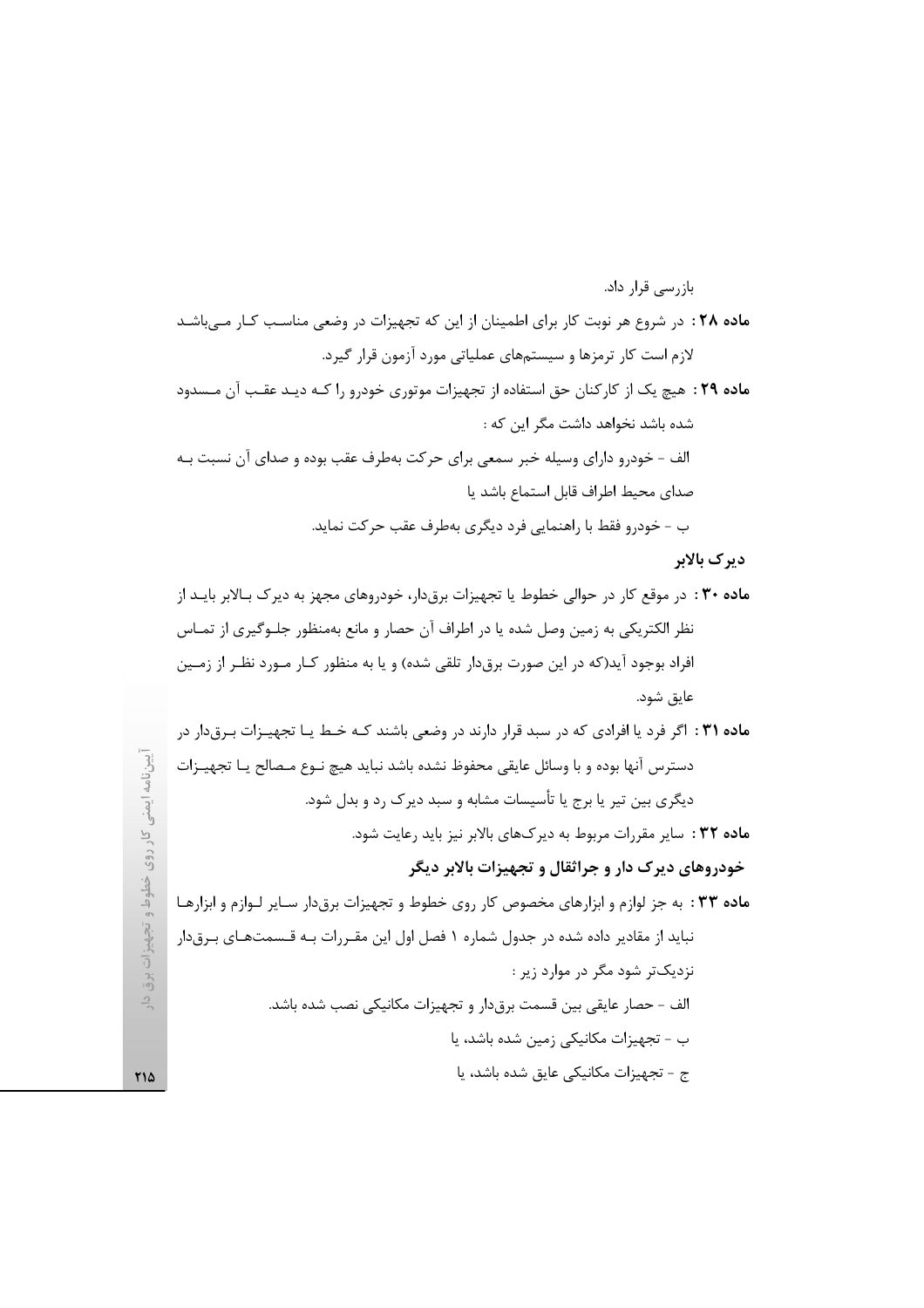د - تجهيزات مكانيكي برقدار تلقى گردد كه در آن صورت نكات ايمنـي مربـوط لازم|لاجـرا خواهد بود. ماده ۳۴ : سایر مقررات مربوط به خودروهای دیـر ک1دار جراثقالهـا و تجهیـزات بـالابر دیگـر نیـز بایـد رعايت شود.

فصل چهارم - برقراری اتصال زمین تجهیزات و خطوط برای حفاظت افراد نصب اتصال زمین م**اده ۳۵** : در موقع برقراری اتصال زمین (در مورد کار روی خطوط برقدار و بیبرق)انتهای مربـوط بـه زمین باید اول وصل شده و سپس انتهای دیگر با اسـتفاده از وسـائل عـایقی یـا سـایر وسـائل مناسب وصل و يا قطع گردد.

ماده ۳۶ : در موقع برچیدن اتصال زمین باید اول وسیله اتصال زمین با استفاده از وسائل کار عایقی یـا سایر وسایل مناسب از خطوط یا تجهیزات باز شود.

الكترود زمين

ماده ۳۷ : به منظور رفع خطر از کارکنان و حصول اطمینان از سرعت عمل وسـائل حفـاظتی بایـد در موقع استفاده از الكترودهاي زمين مقاومت زمين آنها به حد كافي پايين باشد.

اتصال زمین از طریق برج

ماده ٣٨ : اتصال زمين از طريق برجها بايد با استفاده از بـست مخـصوص بـرج كـه قـادر بـه هـدايت جریانهای اتصالی پیشبینی شده باش عملی گردد.

#### هادی اتصال زمین

**ماده ۳۹ :** یک هادی اتصال زمین که به زمین برج یا الکترود زمین دفن شده یـا کوبیـده شـده وصـل می گردد باید قادر به هدایت جریانهای اتصالی پیشبینی شده بوده و حـداقل قابلیـت هـدایت آن معادل یک هادی از جنس مس به مقطع ۳۵ میلی متر مربع باشد.

آیین نامههای حفاظت و پهداشت کار

718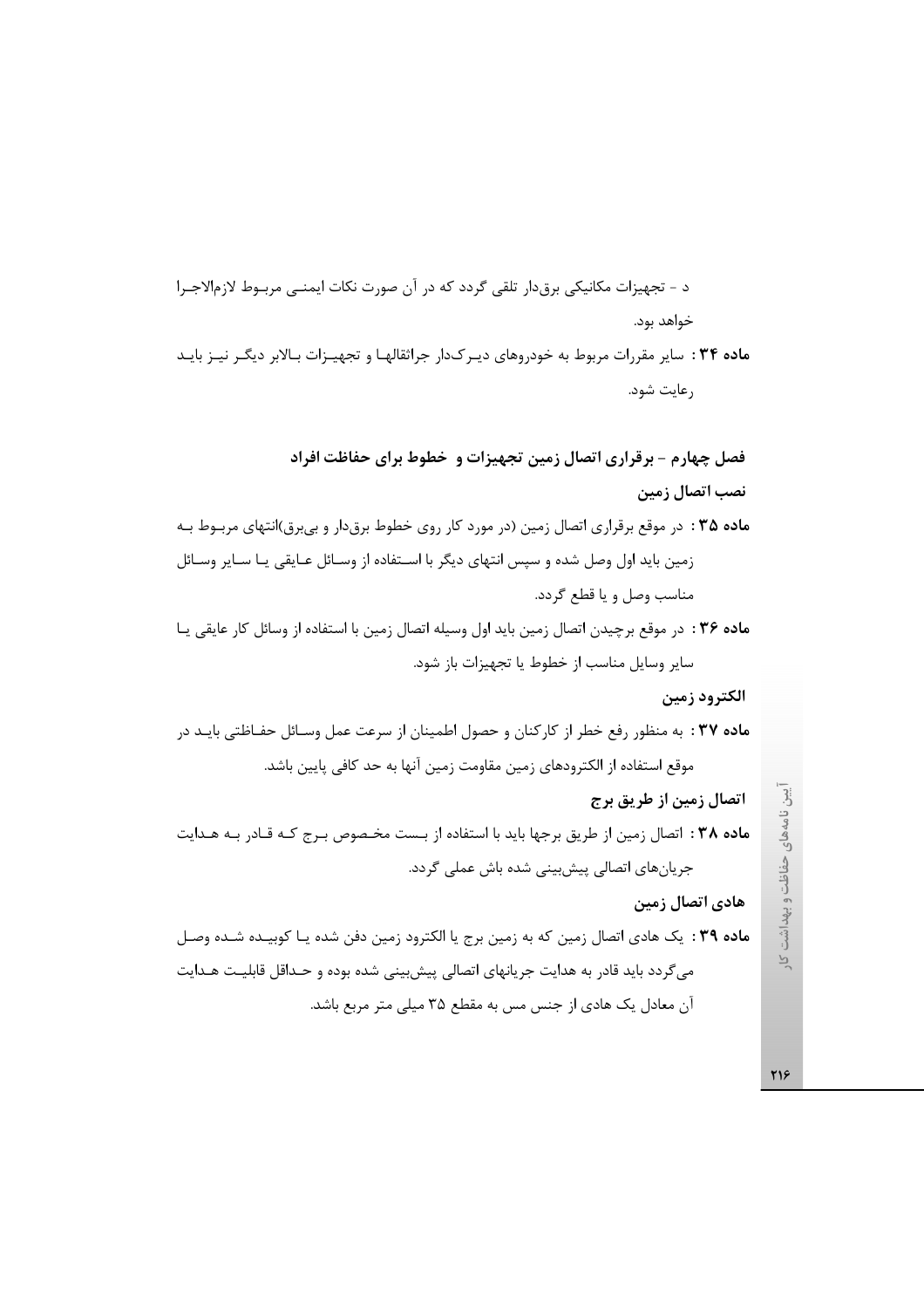## فصل ينجم – خطوط هوايي

## كلبات

- ماده ۴۰ : قبل از اقدام به صعود از تیرها، نردبانها، داربستهـا و سـایر تأسیـسات مرتفـع مـشابه بایـد بررسی لازم از نظر تعیین مقاومت آنها در برابر نیروهای اضـافی یـا اهرمـی کـه بـر آنهـا وارد خواهد شد به عمل آید.
- **ماده ۴۱**: در مواردی که ممکن است صعود از تیرها یـا تأسیــسات مــشابه ایمــن نباشـد قبــل از اقــدام به عمل باید آنها را به وسیله مهـار کـردن، حائـل کـردن یـا روشهـای قابـل قبـول دیگـری ايمن نمود.
- **ماده ۴۲** : قبل از نصب یا برچیدن هادی یا کابل، نیرویی که بعداً بـر تیرهـا یـا تأسیـسات مـشابه وارد خواهد شد باید مورد توجه قرار گرفته و اقدام لازم جهت جلوگیری از انهدام اجـزاء یـا اشـیاء حامل نيرو به عمل آيد.

الف - در مواقع كاشتن، حمل يا كندن تيرها از زمين در نزديكي خطوط يا تجهيزات بـرق‹ار به کمک جرثقیل دیرک، سه پایه یا سایر وسائل مکانیکی باید احتیاط لازم برای جلـوگیری از تماس این وسائل یا خطوط یا تجهیزات به عمل آید مگر در مواردی که کــار بــر روی خطــوط برق دار با دست لخت انجام شده و یا از حصارها یا سایر لوازم حفاظتی استفاده شود. ب - تجهیزات و ماشین آلات به کار رفته در جوار خطوط یا تجهیزات بـرق۱دار بایـد بـا مفـاد

فصل سوم مطابقت داشته باشد. ج - جز در مواردی که از تجهیزات حفاظتی متناسب بـا ولتـاژ مـورد عمـل اسـتفاده شـود،

کارکنانی که روی زمین قرار دارند باید از تماس با ماشین آلات و تجهیزاتـی کـه در نزدیکـی خطوط یا تجهیزات برق دار قرار دارند خودداری نمایند.

د - تجهیزات بالابر باید به نحو مطمئن و مؤثری به زمین وصل شود در غیر این صـورت ایـن تجهیزات برقدار تلقی شده و باید در موقع استفاده از آنها در نزدیکـی خطـوط یـا تجهیـزات برقدار در اطراف آن حصارها و موانعي به وجود آورد.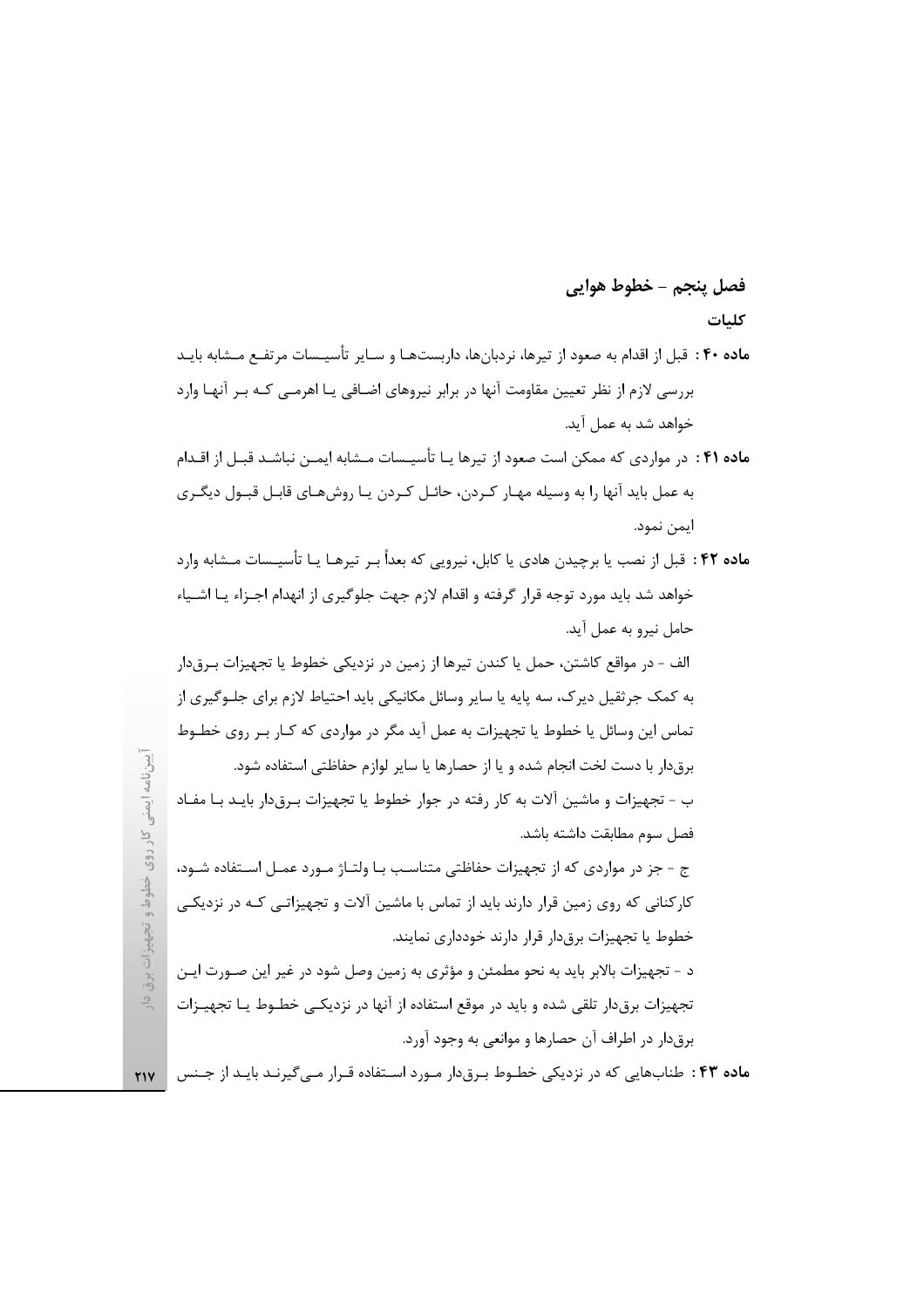ماده ۴۴ : در موقع سوار کردن برجها به کمک تجهیزات بالابر در نزدیکی خطـوط انتقـال بـرقدار، در صورتی که ممکن باشد باید خطوط را بی برق نمود چنانچه انجام این کار عملـی نباشـد بایـد مواظبت شدیدی در حفظ حداقل فواصـل مجـاز لازم طـرق جـدول شـماره ١ فـصل اول بـه عمل آيد.

م**اده ۴۵** : هنگام وزیدن بادهای شدید با تأثیر سایر عوامل طبیعی غیر عادی که سبب ایجـاد خطـرات بیشتری میشود باید عملیات را جز در موارد تعمیرات اضطراری متوقف نمود.

ماده ۴۶ : جهت حصول اطمينان نسبت به رعايت فواصل مجاز در موقع حركت دادن تجهيزات در زير يا نزديكي خطوط برقدار لازمست فرد مسؤول تعيين شود.

کار بر روی خطوط برقدار با دست لخت

غیر هادی باشند.

ماده ۴۷ : علاوه بر رعایت دستورالعمل هایی که در فصول دیگر این آییننامـه ذکـر شـده اسـت بایـد هنگام کار با دست لخت بر روی خطوط برق دار مواد ۴۸ لغایت ۶۸ نیز رعایت شود.

ماده ۴۸: كليه كاركنان قبل از اينكه به آنها اجازه كار بر روى خطوط برق دار با روش دست لخت داده شود، باید در زمینه کار با دست لخت و رعایت مقررات ایمنی مربوطه تعلـیم دیـده و تمـرین کر ده باشند.

ماده ۴۹ : قبل از استفاده از روش كار با دست لخت بر روى خطوط يا اجزاء بـرقدار فـشار قـوى بايـد مراتب زیر مورد بررسی قرار گیرد : الف - ولتاژ کار مداری که باید عملیات بر روی آن انجام شود. ب - فواصل أزاد مجاز خطوط و ديگر قسمتهاي برقدار كه كار بـر روى أن از زمـين انجـام خواهد شد. ج - حدود ولتاژ مجاز كار تأسيسات بالابر ماده ۵۰ : فقط از تجهیزاتی که به منظور کار با دست لخت بـر روی خطـوط بـرق۱دار طـرح، سـاخته و

آزمایش شده باشد باید استفاده شود.

ِّيين نامههای حفاظت و بهداشت  $\overline{P}$ 

**٢١٨**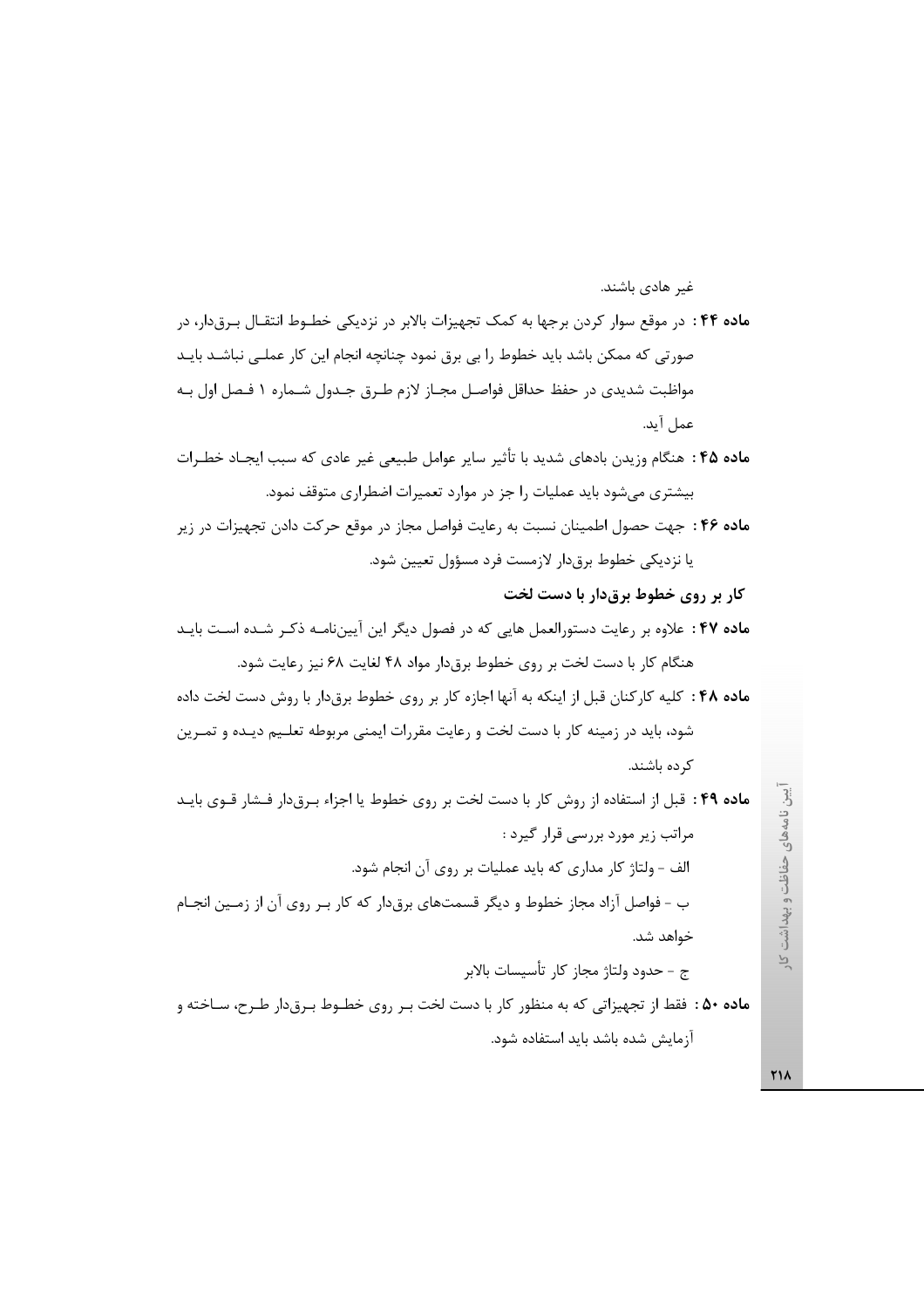ماده ۵۱ : کلیه عملیات باید به وسیله فردی که به منظور کار با دست لخت تعلیم دیده و بـرای انجـام این کار مهارت لازم را کسب کرده باشد حضو,اً نظارت گردد.

- ماده ۵۲ : وسایل خودکار وصل مجدد کلیدهای قطع مدارها را در مواردی که عملی باشد بایـد قبـل از شروع كار بر روى خطوط يا تجهيزات برقدار از كار انداخت.
- ماده ۵۳ : چنانچه احتمال وقوع رعد و برق در محل كـار وجـود داشـته باشـد عمليـات مربوطـه بايـد متوقف شود.
- م**اده ۵۴** : در سبد وسیله بالابر برای اتصال قسمت عایق شده به خط یا تجهیزات برقدار باید پوستهای از جنس هادی یا وسیله هادی مناسب دیگری تعبیه گردد : الف - کارکنان باید با استفاده از کفشهایی از جنس هادی بـا بـستهای سـاق پـا یـا طریقـه مناسب دیگری به پوسته سبد وصل گردند. ب - در موارد لزوم با توجه به ولتاژكار بايد از پرده الكترواستاتيك مناسب بـا لبــاس هــادي استفاده شود.
- ماده ۵۵ : قبل از این که کارکنان با قسمت برق داری که بر روی آن کار خواهـد شـد تمـاس حاصـل نمایند پوسته هادی سبد باید به طور مطمئنی به قسمت برق0ار متصل شده و تا خاتمــه کــار بر روی آن قسمت باقی بماند.
- ماده ۵۶ : فقط از ابزار و تجهیزاتی که بهمنظور کار با دست لخت بر روی خطوط بـرقدار پـیش بینـی شده باید استفاده گردد و این ابزار و تجهیزات باید به صورتی تمیز و خشک نگهداری شود.
- **ماده ۵۷ :** قبل از بلند کردن دیرک وسیله بالابر، پایههای حایل خودروی مربوطه باید به منظور حفـظ تعادل و تحکیم آن تنظیم شده و بدنه خودرو به نحو مطمئن و مؤثری به زمین وصل شود در صورتی که برق داری اتصال زمین عملی نشود باید در اطراف خودرو موانـع حفــاظتی احــداث شود و خودرو جزء تجهیزات برق دار تلقی گردد.
- ماده ۵۸ : قبل از قرار دادن دیرک بالابر در وضع کار باید کلیه کنترلها (چه در خودرو و چه در سبد) مورد بازدید و آزمون قرار گیرند تا بی نقص بودن آنها محرز شده و اطمینان حاصل شــود کــه آماده به کار میباشند.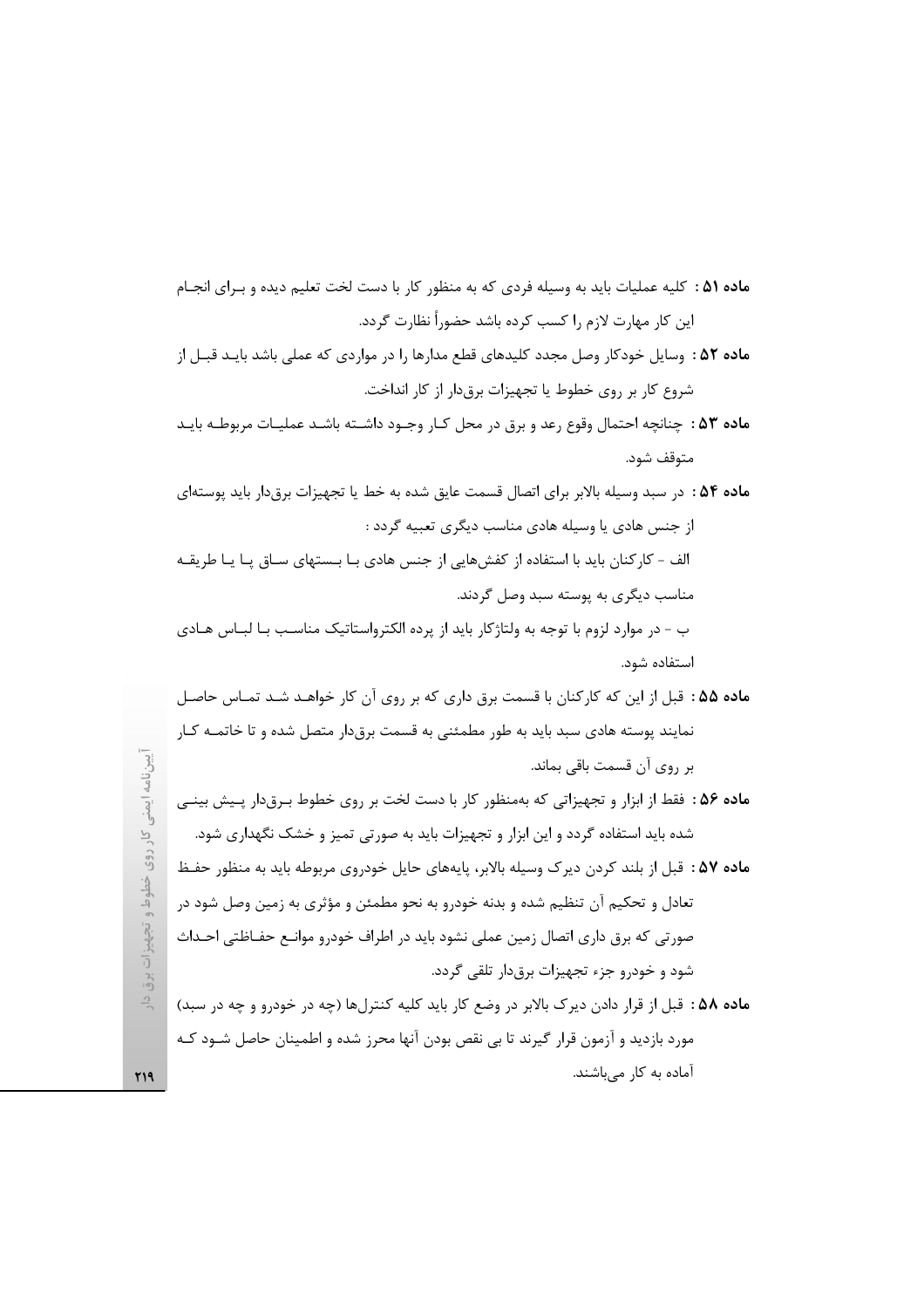ماده ۵۹: هر روز قبل از شروع کار یا در هر بار در طول روز که قرار است بـر روی ولتـاژ بـالاتری کـار شود یا تغییر شرایط کار انجام آزمون اضافی را لازم سازد بایـد آزمـون تعیـین جریـان نــشت دیرک به عمل آید، سبدهای هوایی که برای کار با دست لخت بر روی خطـوط بـرقدار مـورد استفاده قرار میگیرند باید تحت آزمون جریان نشت قرار گیرند. آزمون بـه ایـن ترتیـب اجـرا میشود که سبد را به مدت حداقل ۳ دقیقه در تماس با منبعی که ولتـاژ آن مـساوی ولتـاژی است که بر روی آن کار خواهد شد قرار میدهند جریان نـشت نبایـد از ۱ میکروآمپـر بـه ازاء هر کیلو ولت (ولتاژ اسمی فاز به فاز) تجاوز نماید. در صورت مشاهده هـر نــوع ایــرادی در کــار تجهيزات، عمليات مربوطه بايد فوراً متوقف گردد.

ماده ۶۰: کلیه وسایل بالابری که در عملیات مربوط به کار با دست لخت بر روی خطوط بـا تجهیـزات برقدار مورد استفاده قرار می گیرند باید دارای فرمان هـای مـضاعف (در پـایین و بـالا) طبـق مقررات بندهای الف و ب این ماده باشد.

الف – دسترسی به فرمان های بالایی باید برای کارکنان واقع در سبد به سادگی عملی باشـد اگر از دستگاه بالابری که مجهز به دو سبد است استفاده شود فرمان ها باید به سادگی از هـر دو سبد قابل دسترسے باشند.

ب – فرمان های پایین باید در نزدیکی ته دیرک قرار گرفته و از نظر صدور فرمان نـسبت بـه فرمان های بالایی اولویت داشته باشند. بهطوری که بـه تـوان در هـر موقـع حتـی وقتـی کـه فرمان های بالا در حال عمل کردن میباشـند از پـایین دسـتورات آنهـا را لغــو و بــه دلخـواه عمل نمود.

- ماده ۶۱ : استفاده از فرمان های پایین دیرک جز در موقعی که فـرد واقـع در سـبد اجـازه ایـن کـار را داده باشد یا در مواقع اضطراری ممنوع میباشد.
- ماده ۶۲: حداقل فواصل مجاز هوایی برای کار روی خطوط و تجهیزات برق دار با دست لخت بایـد بـا جدول شماره ۲ مطابقت نماید. حداقل فواصل فوق|لـذکر بایـد بـین وسـیله هـوایی (سـبد) و وسائل زمین شده و همچنین بین وسیله هوایی و خطوط و تجهیزاتی که ولتـاژ آنهـا بـا ولتـاژ

یین نامههای حفاظت و بهداشت کار

٢٢.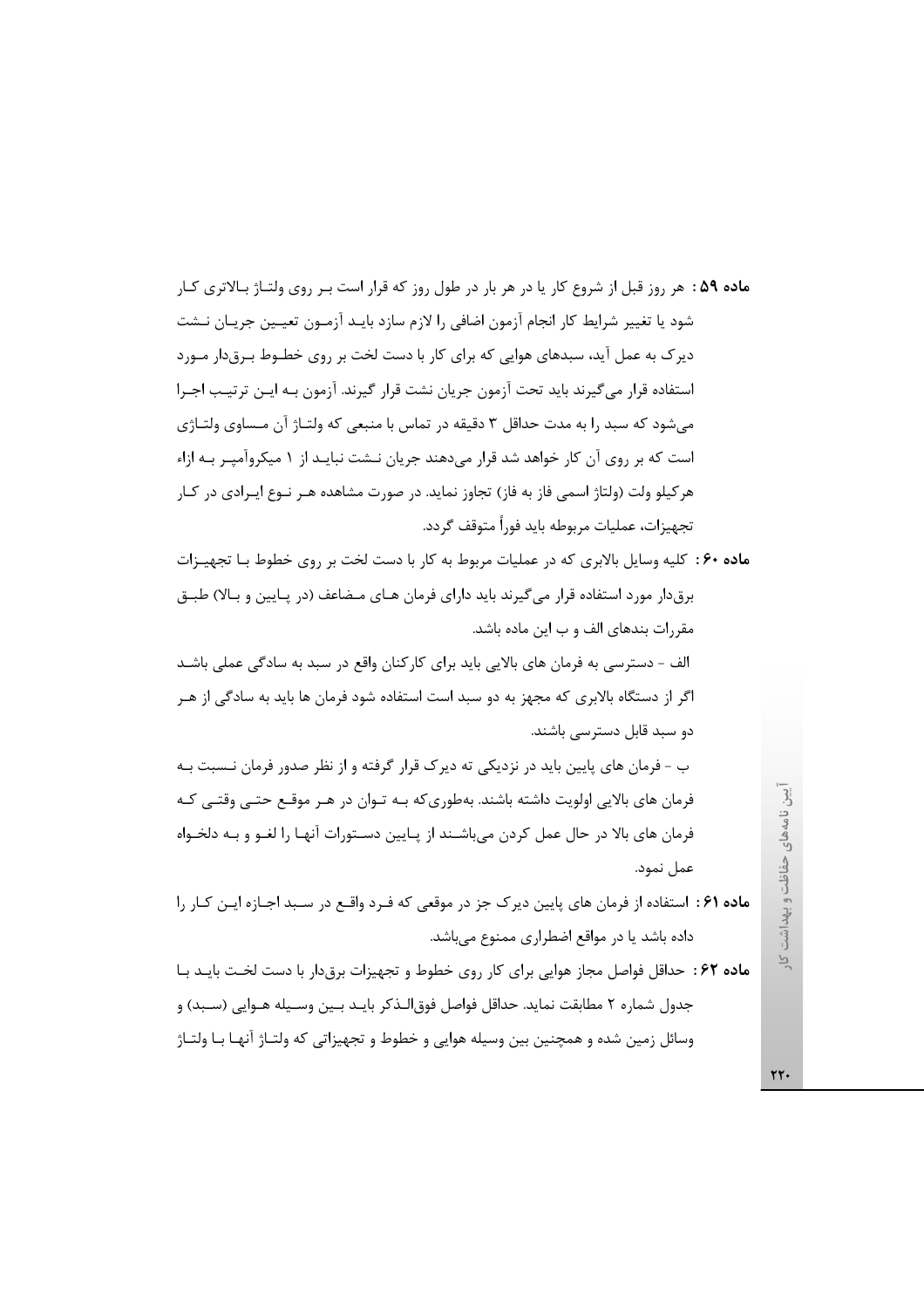ماده ۶۵: استفاده از هر نوع وسیلهای (مانند طناب و غیره) برای بالا کشیدن لوازم از زمین به سبد یـا دیرک ممنوع میباشد.

|                 |                                | ل سمارہ ۱ – حداقل نواصل ہوایی مجاز خار پر روی حصوصے پروٹار یا دست بحث پرای چرپان منتاوب |
|-----------------|--------------------------------|-----------------------------------------------------------------------------------------|
|                 | فاصله به متر برای ولتاژ حداکثر |                                                                                         |
| فاز به فاز      | فاز به زمین                    | ولتاژ بین فازها به کیلوولت                                                              |
| $\cdot/7$       | $\cdot/7$                      | ۱۱ وکمتر                                                                                |
| $\cdot/\vee$    | $\cdot/\vee$                   | بالاتر از ۱۱ تا ۳۳                                                                      |
| $\cdot/9$       | $\cdot/9$                      | ٦٣                                                                                      |
| $\sqrt{2}$      | $\sqrt{\cdot}$                 | $\lambda$                                                                               |
| $Y/\circ$ .     | $\sqrt{2}$                     | $\tau\tau$ .                                                                            |
| $* \mathcal{N}$ | $*7$                           | $\mathfrak{c}$                                                                          |

| جدول شماره ۲ – حداقل فواصل هوایی مجاز کار بر روی خطوط برقدار با دست لخت برای جریان متناو، |  |  |  |  |  |  |
|-------------------------------------------------------------------------------------------|--|--|--|--|--|--|
|-------------------------------------------------------------------------------------------|--|--|--|--|--|--|

☀ این فاصله را میتوان کمتر گرفت به شرطی که فاصله انتخاب شده از فاصله قسمتهای بـرق‹دار تـا قـسمتهـای زمـین

شده کمتر نباشد

 $\tau\tau$